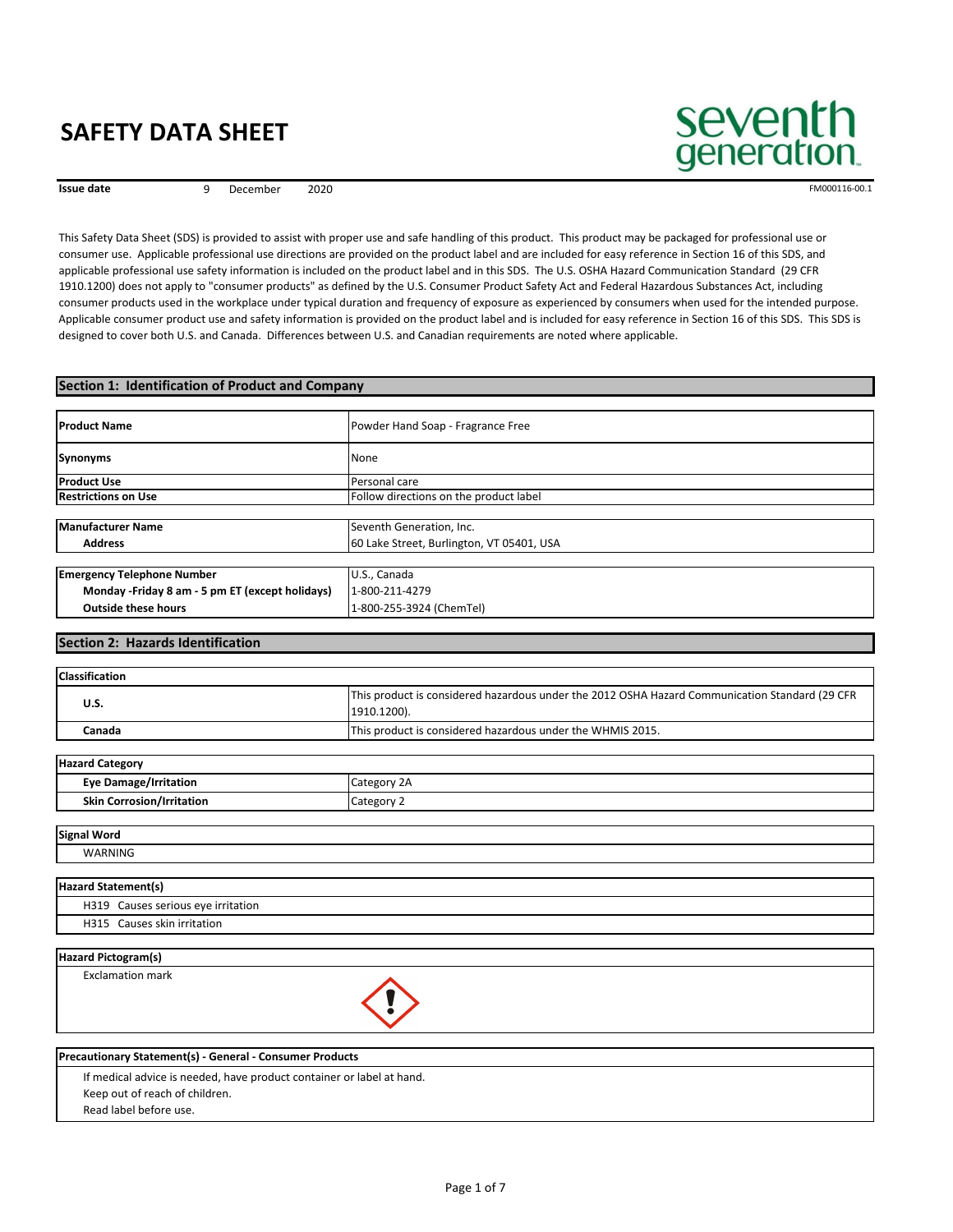## seventh

#### **Precautionary Statement(s) ‐ Prevention**

Wash hands thoroughly after handling.

Wear eye protection.

Wash hands thoroughly after handling.

Wear protective gloves.

#### **Precautionary Statement(s) ‐ Response**

 If in eyes: Rinse cautiously with water for several minutes. Remove contact lenses, if present and easy to do. Continue rinsing. If eye irritation persists: Get medical advice/attention.

If on skin: Wash with plenty of water.

If skin irritation occurs: Get medical advice/attention.

Take off contaminated clothing and wash it before reuse.

#### **Precautionary Statement(s) ‐ Storage**

None

**Precautionary Statement(s) ‐ Disposal**

None

#### **Hazards not otherwise identified**

None known

#### **Percent ingredients with unknown acute toxicity**

0% of the product consists of ingredients of unknown acute oral toxicity. Refer to Section 11.

#### **Section 3: Composition, Information on Ingredients**

 Regardless of hazard classification, Seventh Generation discloses all intentionally added ingredients and, if applicable incidental ingredients ≥1% on the consumer product label.

| Ingredient                           | <b>Function</b> | <b>CAS Number</b> | Concentration <sup>+</sup> |
|--------------------------------------|-----------------|-------------------|----------------------------|
| sodium bicarbonate                   | pH adjuster     | 144-55-8          | 30% - 100%                 |
| sodium lauryl sulfate                | cleaning agent  | 68585-47-7        | 10% - 30%                  |
| guar hydroxypropyltrimonium chloride | thickener       | 65497-29-2        | $3\% - 10\%$               |
| glyceryl oleate                      | emollient       | 25496-72-4        | $3% - 10%$                 |

 $<sup>1</sup>$  Where ranges are shown, the exact concentration has been withheld as a trade secret.</sup>

#### **Section 4: First Aid Measures**

| <b>Eve Contact</b>                  | Promptly flush with large amounts of water for at least 15 minutes. Contact a physician if redness or  |
|-------------------------------------|--------------------------------------------------------------------------------------------------------|
|                                     | irritation persists.                                                                                   |
| <b>Skin Contact</b>                 | Rinse thoroughly with water if skin contact occurs. Call a physician if irritation or rash develops or |
|                                     | persists. Remove contaminated clothing and wash before reuse.                                          |
| Ingestion                           | Do not induce vomiting. Rinse out mouth and drink one glass of water immediately. Contact a poison     |
|                                     | control center or physician.                                                                           |
| <b>Inhalation</b>                   | If irritation occurs, remove to fresh air. If breathing is affected, call a physician.                 |
| <b>Notes to Physician</b>           | Treat symptomatically.                                                                                 |
| Most important symptoms and effects | Acute exposure may result in eye irritation. Symptoms of acute exposure may include the following:     |
|                                     | redness and pain.                                                                                      |

#### **Section 5: Fire Fighting Measures**

| Suitable Extinguishing Media          | As appropriate for surrounding fire. Use water, dry chemical, carbon dioxide or foam. |
|---------------------------------------|---------------------------------------------------------------------------------------|
| <b>Unsuitable Extinguishing Media</b> | Not available.                                                                        |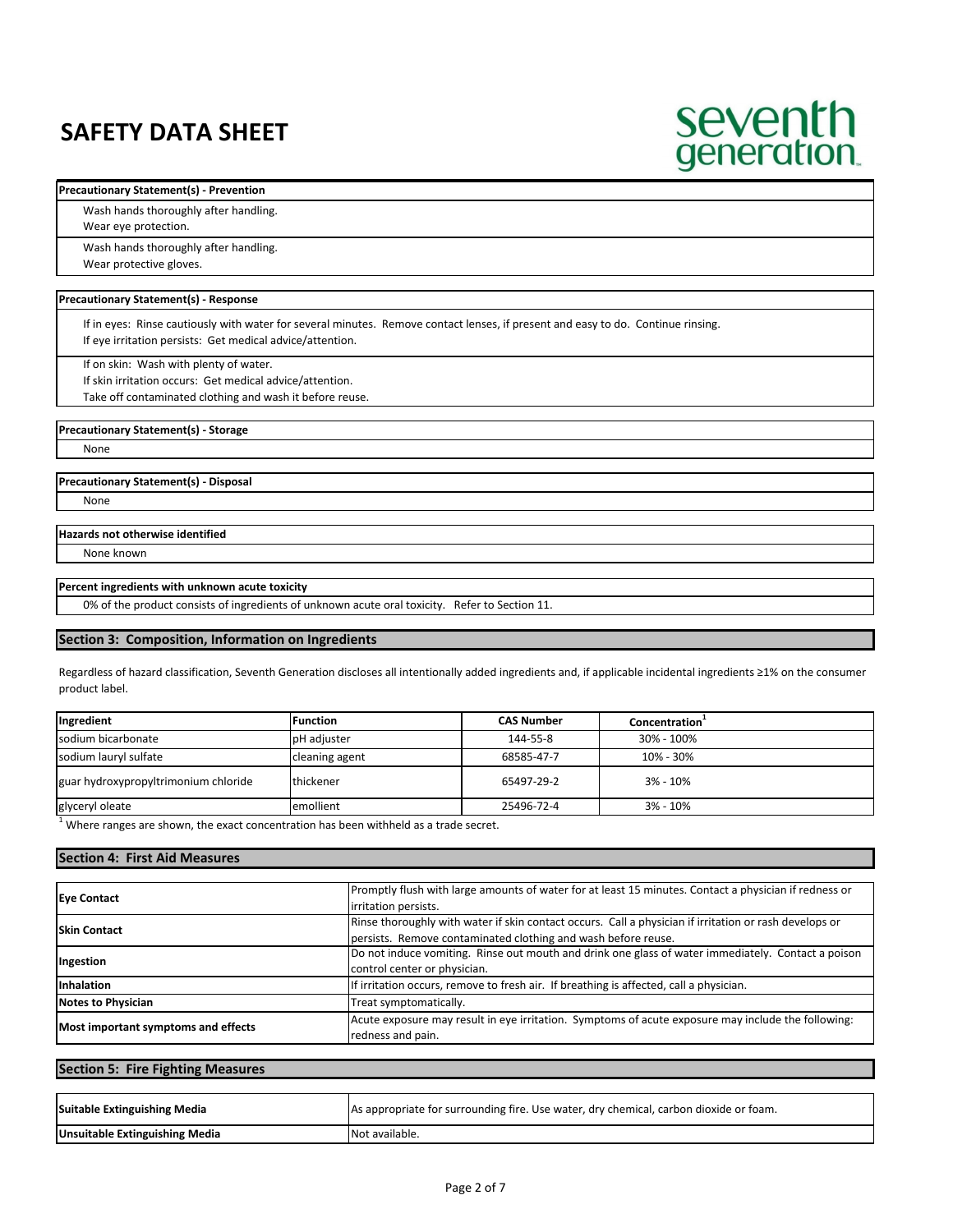# seventh<br>generation.

| Specific Hazards arising from the chemical mixture           | Not available.                                                                                   |
|--------------------------------------------------------------|--------------------------------------------------------------------------------------------------|
| <b>Hazardous Combustion Products</b>                         | Not available.                                                                                   |
| <b>Protective Equipment and Precautions for Firefighters</b> | Fire fighters should wear full protective clothing and self contained breathing apparatus as for |
|                                                              | surrounding fire.                                                                                |

#### **Section 6: Accidental Release Measures**

| <b>Personal Precautions</b>             |                                                                                                                                                                                                                                                                                                                                                 |  |
|-----------------------------------------|-------------------------------------------------------------------------------------------------------------------------------------------------------------------------------------------------------------------------------------------------------------------------------------------------------------------------------------------------|--|
| <b>Industrial Setting</b>               | Wear appropriate personal protective equipment (refer to Section 8).                                                                                                                                                                                                                                                                            |  |
| <b>Environmental Precautions</b>        | Avoid entry into lakes, streams, ponds or public waterways.                                                                                                                                                                                                                                                                                     |  |
| Methods for Containment and Cleaning Up |                                                                                                                                                                                                                                                                                                                                                 |  |
| <b>Industrial Setting</b>               | Before attempting clean up, refer to hazard data given. Material may be slippery if spilled and wet.<br>Prevent spill from entering a waterway. Stop spill at source and contain material. Transfer powder to<br>container for recovery or disposal. Dispose liquid in accordance with all applicable local, state, and<br>federal regulations. |  |
| <b>Household Setting</b>                | Small spills and leaks may be cleaned up and disposed of in normal household trash.                                                                                                                                                                                                                                                             |  |

#### **Section 7: Handling and Storage**

| <b>Safe Handling</b>             |                                                                                                                                                |
|----------------------------------|------------------------------------------------------------------------------------------------------------------------------------------------|
| <b>Industrial Setting</b>        | Wear appropriate personal protective equipment when handling powder or dust (refer to section 8).                                              |
| <b>Household Setting</b>         | Use as directed on product label.                                                                                                              |
| <b>Safe Storage</b>              | <b>IKEEP OUT OF REACH OF CHILDREN AND PETS.</b><br>Store in original container in a cool, dry place and keep container closed when not in use. |
| <b>Storage Incompatibilities</b> | Store away from acids.                                                                                                                         |

#### **Section 8: Exposure Controls, Personal Protection**

| <b>Exposure Limits</b>              | Occupational exposure limits                                             |  |
|-------------------------------------|--------------------------------------------------------------------------|--|
| <b>Component Information:</b>       |                                                                          |  |
|                                     |                                                                          |  |
| <b>Engineering Controls</b>         | General ventilation.                                                     |  |
| Personal Protective Equipment (PPE) |                                                                          |  |
| <b>Industrial Setting</b>           |                                                                          |  |
| <b>Respiratory Protection</b>       | None required under normal conditions. General ventilation required.     |  |
| <b>Eye Protection</b>               | Goggles or other protective eye wear may be worn for protection.         |  |
| <b>Skin Protection</b>              | Gloves may be worn for protection.                                       |  |
| <b>Hygiene Measures</b>             | Handle in accordance with good industrial hygiene and safety practice.   |  |
| <b>Household Setting</b>            | No special precautions necessary as long as product is used as directed. |  |

#### **Section 9: Physical and Chemical Properties**

| <b>Physical State</b> | Solid (powder).                                 |
|-----------------------|-------------------------------------------------|
| <b>Color</b>          | Yellow-ish                                      |
| Clarity               | Solid                                           |
| <b>Odor</b>           | Unfragranced. Characteristic of the ingredients |
| <b>Odor Threshold</b> | Not available.                                  |
|                       |                                                 |
| pH (aqueous dilution) | $8 - 10(10\%)$                                  |
| <b>Melting Point</b>  | Not available.                                  |
| Flammability          | Not flammable.                                  |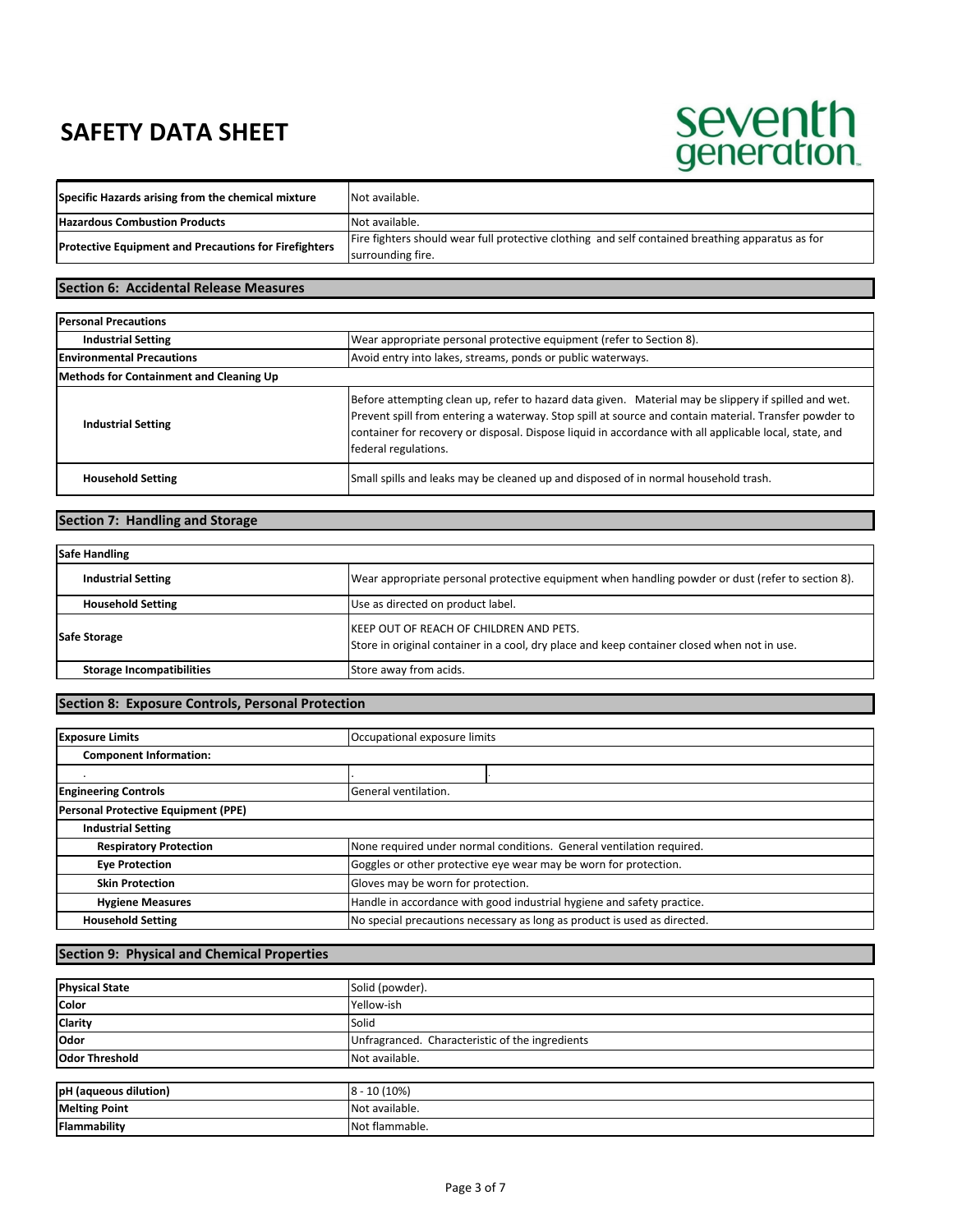# seventh<br>generation.

| Upper Explosive Limit (UEL)      | Not applicable. |
|----------------------------------|-----------------|
| Lower Explosive Limit (LEL)      | Not applicable. |
| Vapor Pressure (mmHg)            | Not available.  |
| Vapor Density (Air = 1)          | Not available.  |
| <b>Solubility in Water</b>       | Soluble         |
| <b>Auto-Ignition Temperature</b> | Not available.  |
| <b>Decomposition Temperature</b> | Not available.  |
| <b>Bulk Density</b>              | Not available.  |
| VOC (weight %)                   | Not available.  |

#### **Section 10: Stability and Reactivity**

| Reactivity                                | Not available.                                                                                                                               |  |
|-------------------------------------------|----------------------------------------------------------------------------------------------------------------------------------------------|--|
| <b>Chemical Stability</b>                 | Stable under normal conditions of use and storage.                                                                                           |  |
| <b>Possibility of Hazardous Reactions</b> | None known.                                                                                                                                  |  |
| <b>Conditions to Avoid</b>                | None known.                                                                                                                                  |  |
| <b>Incompatible Materials</b>             |                                                                                                                                              |  |
| <b>Industrial Setting</b>                 | Strong oxidizers or reducing agents, strong acids or strong bases.                                                                           |  |
| <b>Household Setting</b>                  | In general, cleaning products should not be mixed with other household chemicals, unless specifically<br>provided for in the use directions. |  |
| <b>Hazardous Decomposition Products</b>   | None known.                                                                                                                                  |  |

#### **Section 11: Toxicological Information**

| <b>Potential Route(s) of Exposure</b>                   | Eyes. Skin. Ingestion. Inhalation.                                                                 |                                                        |  |
|---------------------------------------------------------|----------------------------------------------------------------------------------------------------|--------------------------------------------------------|--|
| <b>Effects of Acute Exposure</b>                        |                                                                                                    |                                                        |  |
| <b>Oral Toxicity</b>                                    | LD50 >2000 mg/kg, calculated based on ingredients.                                                 |                                                        |  |
| <b>Dermal Toxicity</b>                                  |                                                                                                    | Not classified. No known effects based on ingredients. |  |
| <b>Inhalation Toxicity</b>                              |                                                                                                    | Not classified. No known effects based on ingredients. |  |
| Component Information <sup>1</sup> :                    |                                                                                                    |                                                        |  |
| sodium bicarbonate                                      | 144-55-8                                                                                           | LD50 acute oral (rat) 4220 mg/kg                       |  |
| sodium lauryl sulfate                                   | 68585-47-7                                                                                         | LD50 acute oral (rat) 1288 mg/kg                       |  |
| guar hydroxypropyltrimonium chloride                    | LD50 acute oral (rat) 12500 mg/kg<br>65497-29-2                                                    |                                                        |  |
| glyceryl oleate                                         | 25496-72-4                                                                                         | LD50 acute oral (rat) >2000 mg/kg                      |  |
|                                                         |                                                                                                    |                                                        |  |
| <b>Eye Contact</b>                                      | Moderate Irritant, based on ingredients.                                                           |                                                        |  |
| <b>Skin Contact</b>                                     | Skin irritant, based on ingredients. Possible irritation from prolonged contact with the undiluted |                                                        |  |
|                                                         | product.                                                                                           |                                                        |  |
| <b>Skin Sensitization</b>                               | Not classified for skin sensitization, based on ingredients.                                       |                                                        |  |
| <b>Respiratory Sensitization</b>                        | Not classified for respiratory sensitization, based on ingredients.                                |                                                        |  |
| Carcinogenicity                                         | Not classified - based on ingredients                                                              |                                                        |  |
| <b>NTP</b>                                              | No Ingredients Listed                                                                              |                                                        |  |
| <b>IARC</b>                                             | No Ingredients Listed                                                                              |                                                        |  |
| <b>OSHA</b>                                             | No Ingredients Listed                                                                              |                                                        |  |
| <b>Reproductive Effects</b>                             | Not classified - based on ingredients                                                              |                                                        |  |
| <b>Mutagenicity</b>                                     | Not classified - based on ingredients                                                              |                                                        |  |
| <b>Specific Target Organ Toxicity - Single Exposure</b> | Not classified - based on ingredients                                                              |                                                        |  |
| Specific Target Organ Toxicity - Repeat Exposure        | Not classified - based on ingredients                                                              |                                                        |  |
| <b>Aspiration Toxicity</b>                              | Not classified - based on ingredients                                                              |                                                        |  |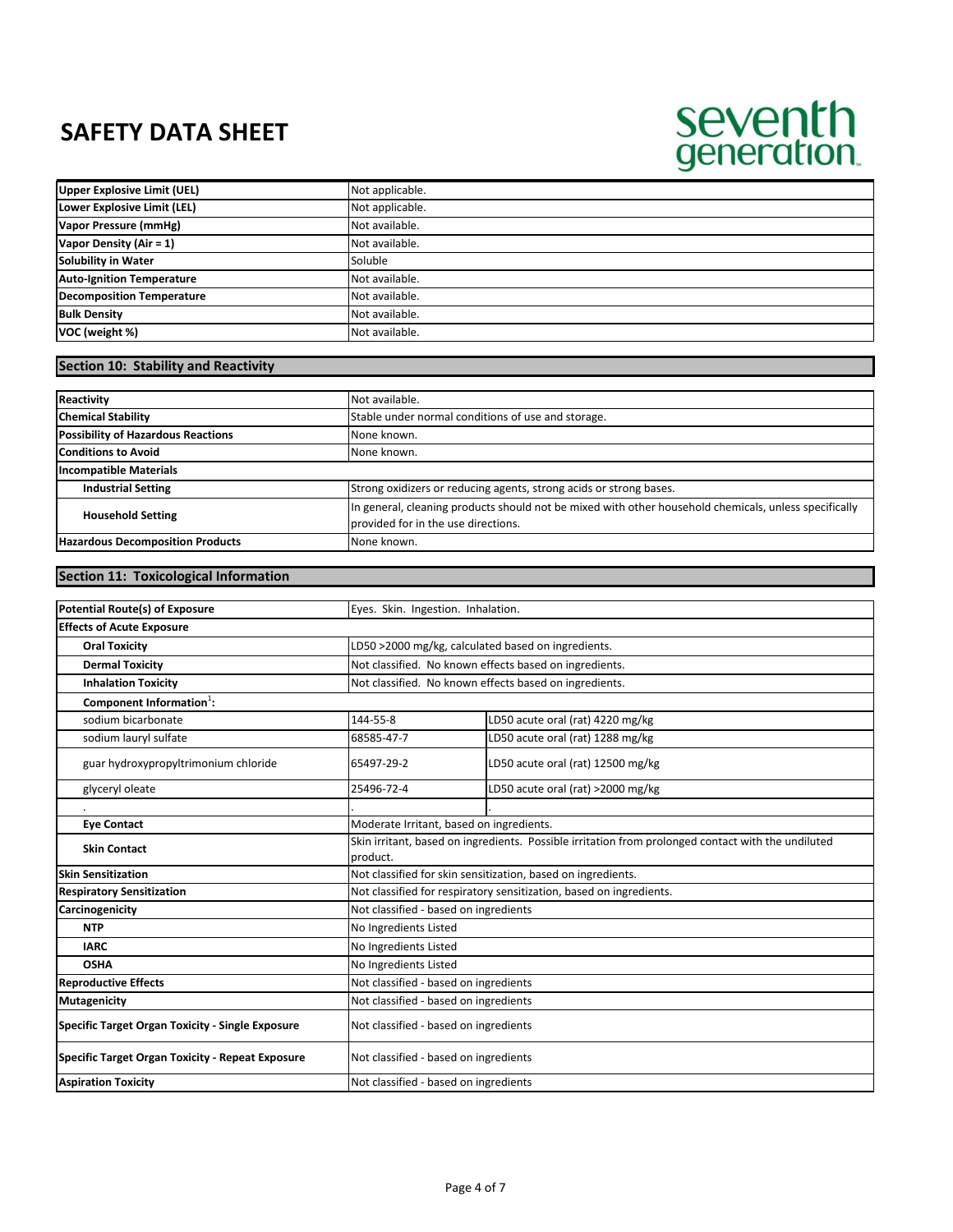## seventh<br>generation

<sup>1</sup>LD50 acute oral toxicity (rat) – This is a value provided by the raw material supplier or scientific literature. It is not a value generated by Seventh Generation by testing using rats. Seventh Generation uses alternative, non‐animal based methods and scientific literature to determine the safety classification of our products and their ingredients.

#### **Section 12: Ecological Information**

| <b>Ecotoxicity</b><br>Not available. |                                                   |
|--------------------------------------|---------------------------------------------------|
| <b>Persistence and Degradability</b> | Not determined.                                   |
| <b>Bioaccumulative Potential</b>     | No known significant effects or critical hazards. |
| <b>Mobility in Soil</b>              | Not available.                                    |
| <b>Environmental Fate</b>            | No adverse effects expected.                      |

#### **Section 13: Disposal Considerations**

| <b>Product Waste</b>                    | Any disposal must be in compliance with applicable local, state, provincial and federal laws and<br>regulations.                                                                                                                                                                                                                               |  |
|-----------------------------------------|------------------------------------------------------------------------------------------------------------------------------------------------------------------------------------------------------------------------------------------------------------------------------------------------------------------------------------------------|--|
| <b>Industrial Setting</b>               | When disposed as waste in its original form, this product is not considered hazardous waste under<br>Federal regulations, however regulations may vary by state or province and may designate it as<br>hazardous waste. Check with your local waste and waste water authorities. We are aware of the<br>following state waste classifications: |  |
| <b>California Hazardous Waste Code</b>  | 561                                                                                                                                                                                                                                                                                                                                            |  |
| <b>Connecticut Hazardous Waste Code</b> | CT05                                                                                                                                                                                                                                                                                                                                           |  |
| <b>Washington Hazardous Waste Code</b>  | <b>WT02</b>                                                                                                                                                                                                                                                                                                                                    |  |
| <b>Household Setting</b>                | Product residues in the container may be discarded in trash.                                                                                                                                                                                                                                                                                   |  |
| <b>Empty Packaging</b>                  | Empty &<br>Replace Lid<br>Offer empty container for recycling. If recycling<br>is not available, discard in trash.<br>œ<br><b>META</b><br><b>CANIS</b>                                                                                                                                                                                         |  |

#### **Section 14: Transport Information**

| U.S. DOT                         | Not regulated.                                                                                                                                                               |
|----------------------------------|------------------------------------------------------------------------------------------------------------------------------------------------------------------------------|
| <b>U.S. States</b>               | See U.S. DOT for finished product classification for transport.                                                                                                              |
| Waste                            | Regulated in some states if the product is disposed of in its original form as waste by commercial<br>users/handlers. Refer to Section 13. for applicable state waste codes. |
| Canadian TDG (Surface Transport) | Not regulated.                                                                                                                                                               |
| <b>IMDG</b> (Marine Transport)   | Not regulated.                                                                                                                                                               |
| <b>IATA (Air Transport)</b>      | Not regulated.                                                                                                                                                               |

#### **Section 15: Regulatory Information**

| lu.s.                                        |                                                                                                        |  |  |
|----------------------------------------------|--------------------------------------------------------------------------------------------------------|--|--|
| <b>Toxic Substances Control Act (TSCA)</b>   | This product complies with the inventory requirements of the U.S. Toxic Substances Control Act (TSCA). |  |  |
| <b>California Prop 65</b>                    | This product is not subject to the labeling requirements of California's Proposition 65.               |  |  |
| <b>California Air Resources Board (CARB)</b> | Not applicable.                                                                                        |  |  |
| Canada                                       |                                                                                                        |  |  |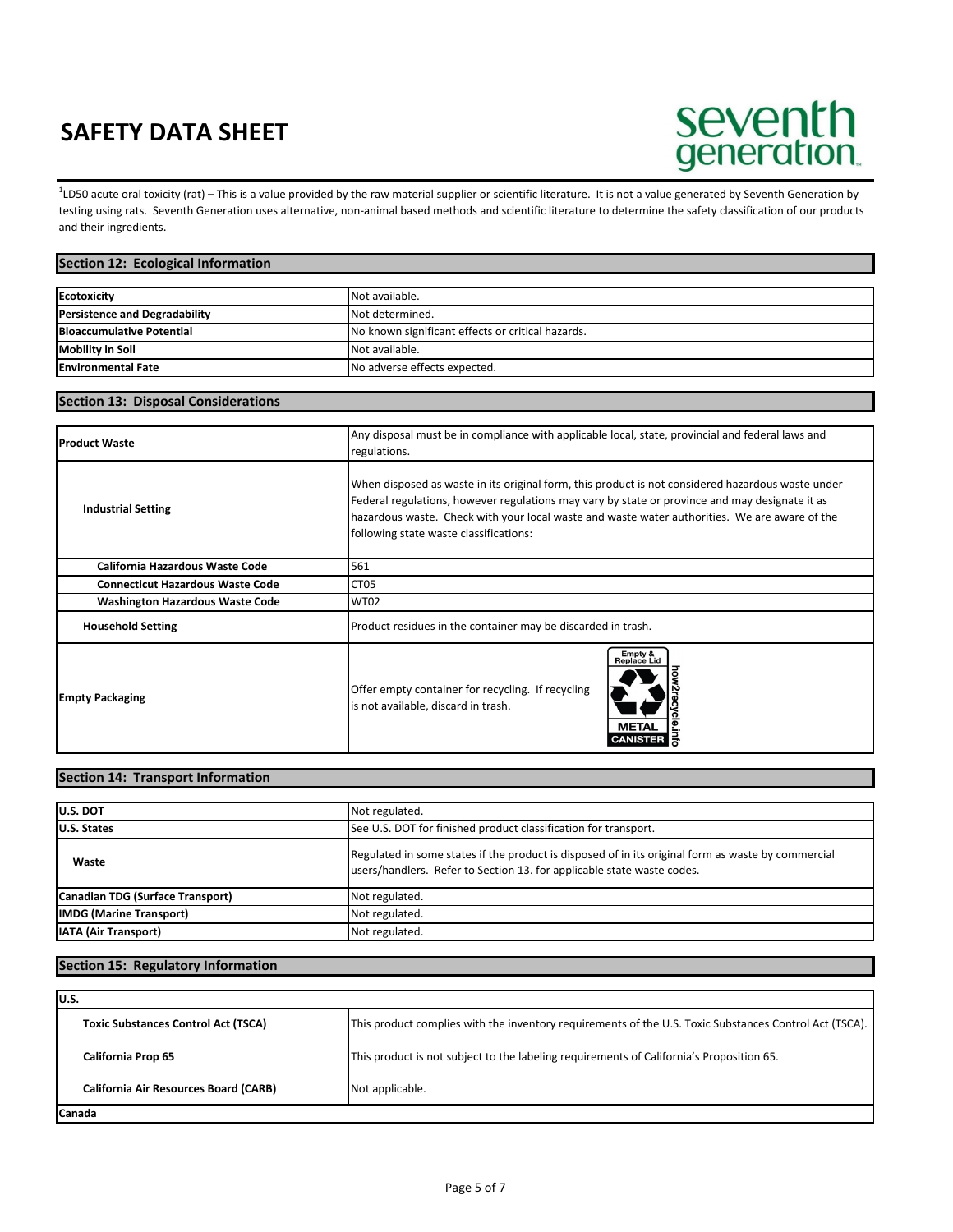## seventh generation.

| <b>Domestic Substances List (DSL)</b> | This product complies with the inventory requirements under Canada's Domestic Substances List (DSL).                                                                                                                             |  |  |
|---------------------------------------|----------------------------------------------------------------------------------------------------------------------------------------------------------------------------------------------------------------------------------|--|--|
| <b>Right to Know</b>                  | Regardless of hazard classification, all intentionally added ingredients and, if applicable incidental<br>lingredients ≥1% are disclosed on the product label. Please refer to Section 3. of this SDS for ingredient<br>listing. |  |  |
| <b>Component Information:</b>         |                                                                                                                                                                                                                                  |  |  |
|                                       |                                                                                                                                                                                                                                  |  |  |

#### **Section 16: Other Information**

| Hazardous Materials Identification System (HMIS) Rating      | <b>IHEALTH</b>             |  |  |
|--------------------------------------------------------------|----------------------------|--|--|
| Legend: 4-Severe, 3-Serious, 2-Moderate, 1-Slight, 0-Minimal | <b>I FLAMMABILITY</b>      |  |  |
|                                                              | <b>PHYSICAL HAZARDS</b>    |  |  |
|                                                              | <b>PERSONAL PROTECTION</b> |  |  |

**National Fire Protection Association (NFPA) Rating Noting Not determined.** 

#### **Consumer Product Label Information**

DIRECTIONS FOR USE:

1. Pour a small pile onto one palm.

2. Wet hands, lather with the tap off.

3. Rinse thoroughly with water.

STORAGE INSTRUCTIONS: Store in original container and keep container closed when not in use. Store in a cool, dry place.

KEEP OUT OF REACH OF CHILDREN.

AVOID CONTACT WITH EYES. EXTERNAL USE ONLY.

| <b>Prepared by</b>   | Seventh Generation Inc.    |
|----------------------|----------------------------|
| <b>Issuing Date</b>  | 9 December 2020            |
| <b>Revision Date</b> | 9 December 2020            |
| <b>Revision Note</b> | Revised Sections 9 and 16. |

Please note: This product is manufactured and marketed for professional use or consumer use and should be used as directed on the product label for the intended purpose. Seventh Generation warrants that this product conforms to our standard specification when released to the market and when used according to directions. To the best of our knowledge, the information contained herein is accurate. However, we do not assume any liability whatsoever for the accuracy or completeness of the information contained herein. Final determination of the suitability of any product is the sole responsibility of the user. All products may present unknown hazards and should be used with requisite caution. Although certain hazards are described herein, we cannot guarantee that these are the only hazards that exist.

Other abbreviations used in this document:

DOT – (U.S.) Department of Transportation

EPA – (U.S.) Environmental Protection Agency

IARC – International Agency for Research on Cancer

NTP – (U.S. Department of Health and Human Services) National Toxicology Program

OSHA – (U.S.) Occupational Safety and Health Administration

TDG – (Canadian) Transport of Dangerous Goods

WHMIS - (Canadian) Workplace Hazardous Materials Information System